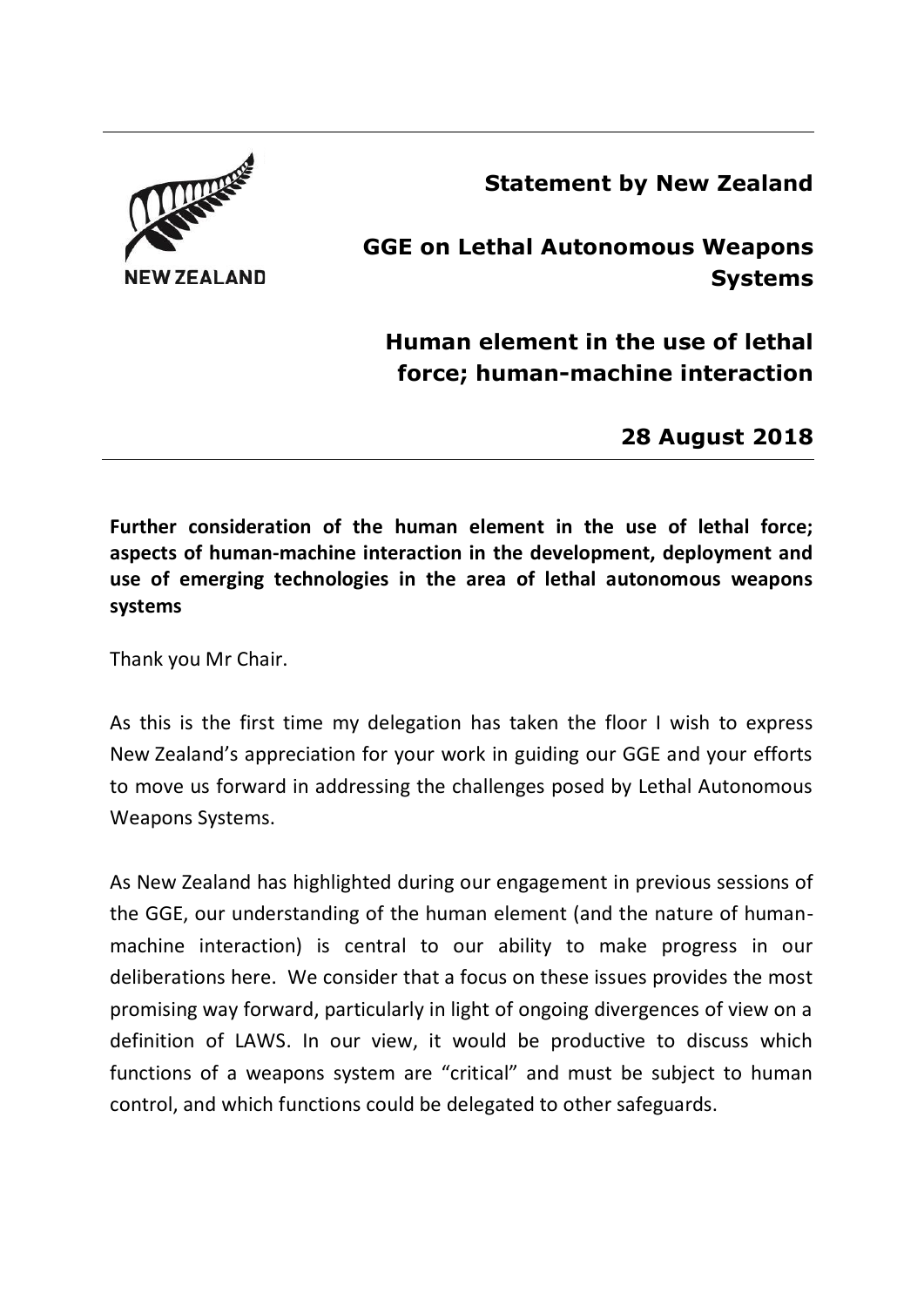## Mr Chair,

New Zealand would like to thank all those delegations that have presented working papers to the GGE, including those that have built on the fruitful discussions we had here in April. In particular, we would like to thank the United Kingdom for its thoughtful paper  $-$  WP.1 – which correlates with much of our own thinking on these issues. In particular, it is clear that human control – whether characterised as meaningful, appropriate or otherwise – means different things at different times, and that a human-centric through-life approach is necessary to ensure that control is always at the required level. For example, human control is not limited to physical intervention in the operation of a weapon system. Rather, it can include the development and implementation of appropriate cyber-security, auditable reasoning and other verification systems at various stages of the LAWS process.

In this context New Zealand considers that there would be great value in building an understanding of the current processes that States have in place to ensure human control throughout the life cycle of a weapon system. Such an examination, an outline of which can be seen in Annex I to the UK paper, will help illustrate the extensive protections that States already employ to ensure human control during the development and deployment of weapons systems. More importantly, it will enable us to more easily identify where autonomous weapons systems pose unacceptable challenges for human control, and for compliance with international law including international humanitarian law. With this in mind, Mr Chair, my delegation hopes that future sessions of the GGE will enable a more detailed consideration of these issues.

Finally, Mr Chair, we wish to highlight the inter-connected issues of human control, reliability, predictability and trust. New Zealand agrees with the observation of the ICRC that "predictability and reliability in using an autonomous weapon system are ways of connecting human agency and intent to the eventual consequences of an attack". We also agree that autonomous